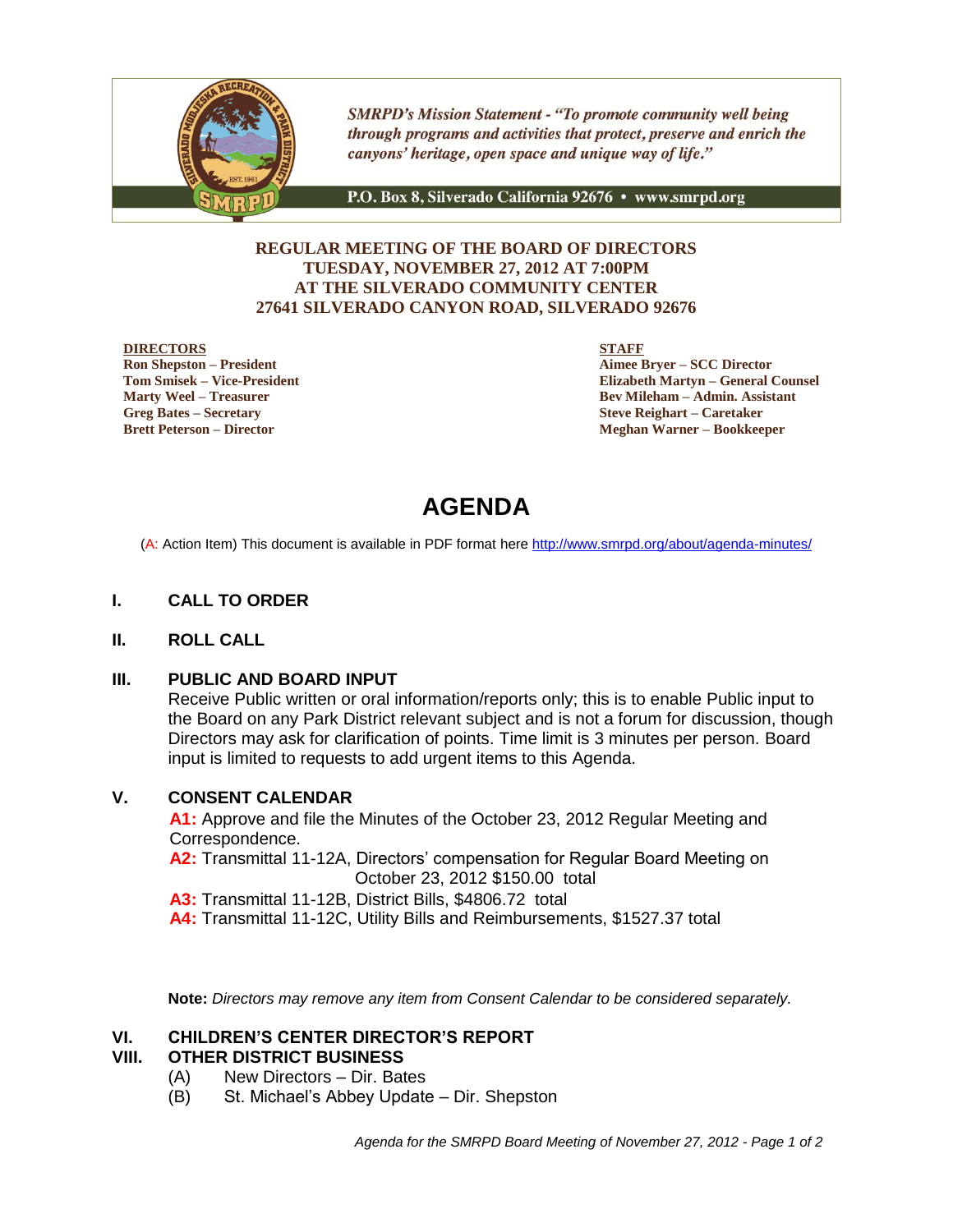- (C) Saddleback Vineyards Dir Shepston
- (D) Christmas In The Canyons Dir. Smisek
- (E) Community Board/Modjeska Park Update Dir. Bates/Lisa Collins
- (F) New Auditor Dir. Bates/Dir. Weel
- (G) Modjeska Technology Club Partnership Dir. Weel

### **IX. COMMITTEES**

*NOTE: There will be no discussion of Committee issues unless agendized below or added to the Agenda by majority vote of the Board in Section III to address issues that require immediate attention for reasons to be explained in the motion to add. Other comments can be made under Director Comments.*

### **STANDING COMMITTEES AND REPRESENTATIVES:**

- (A) **RECREATION** (Peterson)
- (B) **FINANCE** (Weel)
- (C) **PERSONNEL** (Shepston)
- (D) **OPEN SPACE AND TRAILS** (Peterson, Bates)
- (E) **FACILITIES MAINTENANCE AND SAFETY** (Weel, Peterson)

### **AD HOC COMMITTEES & REPRESENTATIVES:**

- (F) **ISDOC REPRESENTATIVE (**Shepston)
- (G) **PRESERVATION & RESTORATION** (Smisek)
- (H) **COMMUNICATIONS & DISTRICT OUTREACH** (Smisek)
- (I) **SILVERADO CHILDREN'S CENTER** (Shepston) **Children's Center Advisory Committee** (Shepston, Bryer) (Public Members: Dawn Lynch, Julia Jones-Tester, Deborah Johnson)

### **X. DIRECTOR'S COMMENTS**

Pursuant to Government Code §54954.2 members of the Board of Directors or Staff may ask questions for clarification, make brief announcements, make brief reports on their activities. The Board or a Board member may provide a reference to Staff or other resources for factual information, request Staff to report back at a subsequent meeting concerning any matter, or direct that a matter of business be placed on a future Agenda.

- (1) Director Smisek
- (2) Director Bates
- (3) Director Shepston
- (4) Director Peterson
- (5) Director Weel

### **XI. ADJOURNMENT**

The next regular meeting of the Board of Directors will be at the Silverado Community Center, 27641 Silverado Canyon Road at 7:00 PM on December 27, 2012.

Materials related to an item on this agenda submitted after distribution of the agenda packet are either available for public inspection at the Silverado Library, and posted on the SMRPD website at <http://www.smrpd.org/>about/agenda-minutes/. Materials prepared by SMRPD will be available at the meeting, those provided by others after the meeting.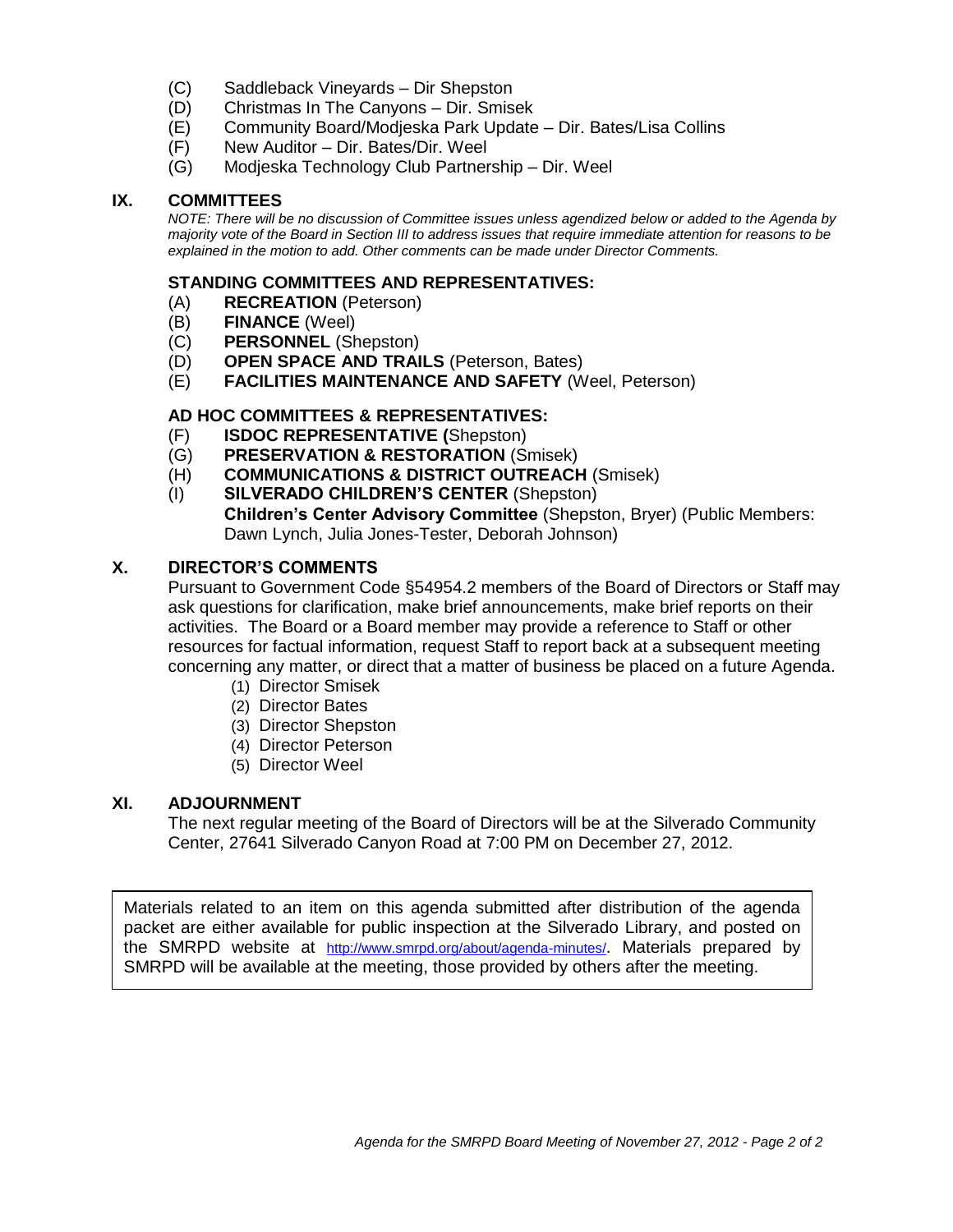### **LOCALLY GOVERNED DISTRICT DATE: 11/22/12 CLAIMS TRANSMITTED FOR PAYMENT REPORT 11-12A**

Sil-Mod Rec. and Parks Dist. THE COUNTY AUDITOR IS AUTHORIZED TO PO Box 8 DRAW THIS CHECK FROM Silverado, CA 92676 **FUND: 728 BUDGET CONTROL: 728** 

| PAYEE NAME AND ADDRESS<br>SOCIAL SECURITY /TAX ID                                                | <b>DATE</b><br><b>INVOICE#</b> | <b>DEPT</b><br><b>V700</b> | <b>OBJT</b><br>REV/<br><b>BS ACCT</b> | <b>UNIT</b><br>900 |          | <b>AMOUNT</b>  | <b>AC'S USE ONLY</b><br>DOC NUMBER | <b>SC</b> |
|--------------------------------------------------------------------------------------------------|--------------------------------|----------------------------|---------------------------------------|--------------------|----------|----------------|------------------------------------|-----------|
| <b>VC-4415</b><br><b>Brett Peterson</b><br>P.O. Box 613<br>Silverado, CA 92676                   | 10/23/2012                     | <b>V700</b>                | 0100                                  | 900                | \$       | 50.00          |                                    |           |
| <b>VC-4543</b><br><b>Martin Weel</b><br>28614 Modjeska Canyon Road<br>Modjeska, CA 92676         | 10/23/2012                     | <b>V700</b>                | 0100                                  | 900                | \$<br>\$ | 50.00<br>50.00 | 1099                               |           |
| <b>VC-9989</b><br>Ron Shepston<br>P.O. Box<br>31311 Silverado Canyon Road<br>Silverado, CA 92676 |                                | <b>V700</b>                | 0100                                  | 900                | \$       | 50.00          | 1099                               |           |
| <b>VC-9990</b><br><b>Greg Bates</b><br>28100 Modjeska Canyon Road<br>Modjeska, CA 92676          | 10/23/2012                     | <b>V700</b>                | 0100                                  | 900                | \$<br>\$ | ۰<br>50.00     | 1099                               |           |
| <b>VC-1539</b><br><b>Tom Smisek</b><br>P.O. Box 374<br>Silverado, CA 92676                       |                                | <b>V700</b>                | 0100                                  | 900                | \$       | 50.00          | 1099                               |           |
|                                                                                                  |                                |                            |                                       |                    | \$       | ٠              | 1099                               |           |

The claims listed above totaling **\$150.00** of the Board of Directors of this District and I certify that the payees named who are described in Government Code Section 3101 have taken an oath or affirmation required by Government Code Section 3102. are approved for payment pursuant to an order entered in the Minutes

\_\_\_\_\_\_\_\_\_\_\_\_\_\_\_\_\_\_\_\_\_\_\_\_\_\_\_\_\_\_ \_\_\_\_\_\_\_\_\_\_\_\_\_\_\_\_\_\_\_\_\_\_\_\_\_\_\_\_\_\_\_\_\_ \_\_\_\_\_\_\_\_\_\_\_\_\_\_\_\_\_\_\_\_\_\_\_\_\_\_\_\_\_\_\_\_\_\_

APPROVED BY **COUNTERSIGNED BY** ATTESTED AND/OR COUNTERSIGNED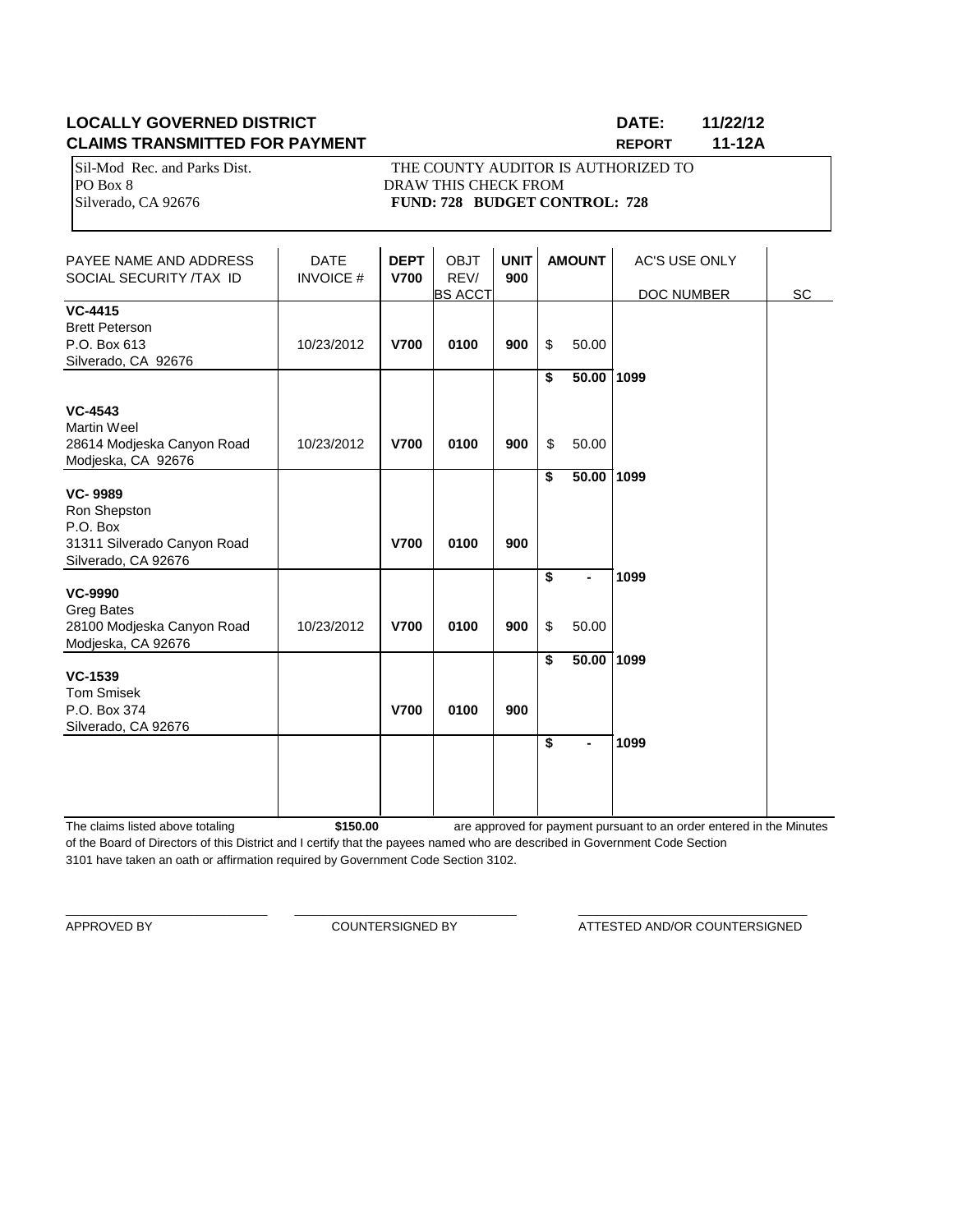| Sil-Mod Rec. and Parks Dist.<br>P.O.Box 8                                                                                   | THE COUNTY AUDITOR IS AUTHORIZED TO<br>DRAW THIS CHECK FROM FUND: 728 BUDGET CONTROL: 728 |                                                   |                                |                          |                                            |                             |    |
|-----------------------------------------------------------------------------------------------------------------------------|-------------------------------------------------------------------------------------------|---------------------------------------------------|--------------------------------|--------------------------|--------------------------------------------|-----------------------------|----|
| PAYEE NAME AND ADDRESS<br>SOCIAL SECURITY /TAX ID                                                                           | DATE<br><b>INVOICE#</b>                                                                   | <b>DEPT</b><br><b>V700</b>                        | OBJT<br>REV/<br><b>BS ACCT</b> | <b>UNIT</b><br>900       | <b>AMOUNT</b>                              | AC'S USE ONLY<br>DOC NUMBER | SC |
| <b>VC-2027</b><br>COOKSMITH LANDSCAPING<br>630 N. TUSTIN AVE #1518<br>ORANGE, CA 92867                                      | INVOICE #91157<br>INVOICE #91243<br>INVOICE #91141<br>INVOICE #91228                      | V700<br><b>V700</b><br><b>V700</b><br><b>V700</b> | 1400<br>1400<br>1400<br>1400   | 900<br>900<br>900<br>900 | \$340.00<br>\$16.00<br>\$235.00<br>\$16.00 |                             |    |
| <b>VC-2760</b><br><b>MEGHAN WARNER</b><br>P.O. BOX 177<br>SILVERADO, CA 92676                                               | <b>INVOICE #12-153</b>                                                                    | <b>V700</b>                                       | 1900                           | 900                      | \$607.00<br>\$250.00                       |                             |    |
| <b>VC-2865</b><br><b>STEVE REIGHART</b><br>27641 SILVERADO CANYON ROAD                                                      | <b>INVOICE #100015</b><br><b>INVOICE #100016</b>                                          | <b>V700</b><br><b>V700</b>                        | 1900<br>1900                   | 900<br>900               | $$250.00$ 1099<br>\$1,687.50<br>\$202.25   |                             |    |
| SILVERADO, CA 92676<br><b>VC-4740</b><br>HOME DEPOT<br>P.O. BOX 183178                                                      | INVOICE DATED: 11/05/12                                                                   | <b>V700</b>                                       | 1400                           | 900                      | $$1,889.75$ 1099<br>\$859.97               |                             |    |
| COLUMBUS, OH 43218<br><b>VC-6773</b><br>LEWIS BISBOIS BISGAARD & SMITH<br>221 N. FIGUEROA ST #1200<br>LOS ANGELES, CA 90012 | INVOICE DATED: 10/29/12                                                                   | <b>V700</b>                                       | 1900                           | 900                      | \$859.97<br>\$1,200.00                     |                             |    |
|                                                                                                                             |                                                                                           |                                                   |                                |                          | $$1,200.00$ 1099                           |                             |    |
|                                                                                                                             |                                                                                           |                                                   |                                |                          |                                            |                             |    |
|                                                                                                                             |                                                                                           |                                                   |                                |                          |                                            |                             |    |
|                                                                                                                             |                                                                                           |                                                   |                                |                          |                                            |                             |    |
|                                                                                                                             |                                                                                           |                                                   |                                |                          |                                            |                             |    |

The claims listed above totaling **\$4,806.72** are approved for payment pursuant to an order entered in the Minutes

of the Board of Directors of this District and I certify that the payees named who are described in Government Code Section 3101 have taken an oath or affirmation required by Government Code Section 3102.

 $\_$  , and the set of the set of the set of the set of the set of the set of the set of the set of the set of the set of the set of the set of the set of the set of the set of the set of the set of the set of the set of th

APPROVED BY COUNTERSIGNED BY COUNTERSIGNED BY ATTESTED AND/OR COUNTERSIGNED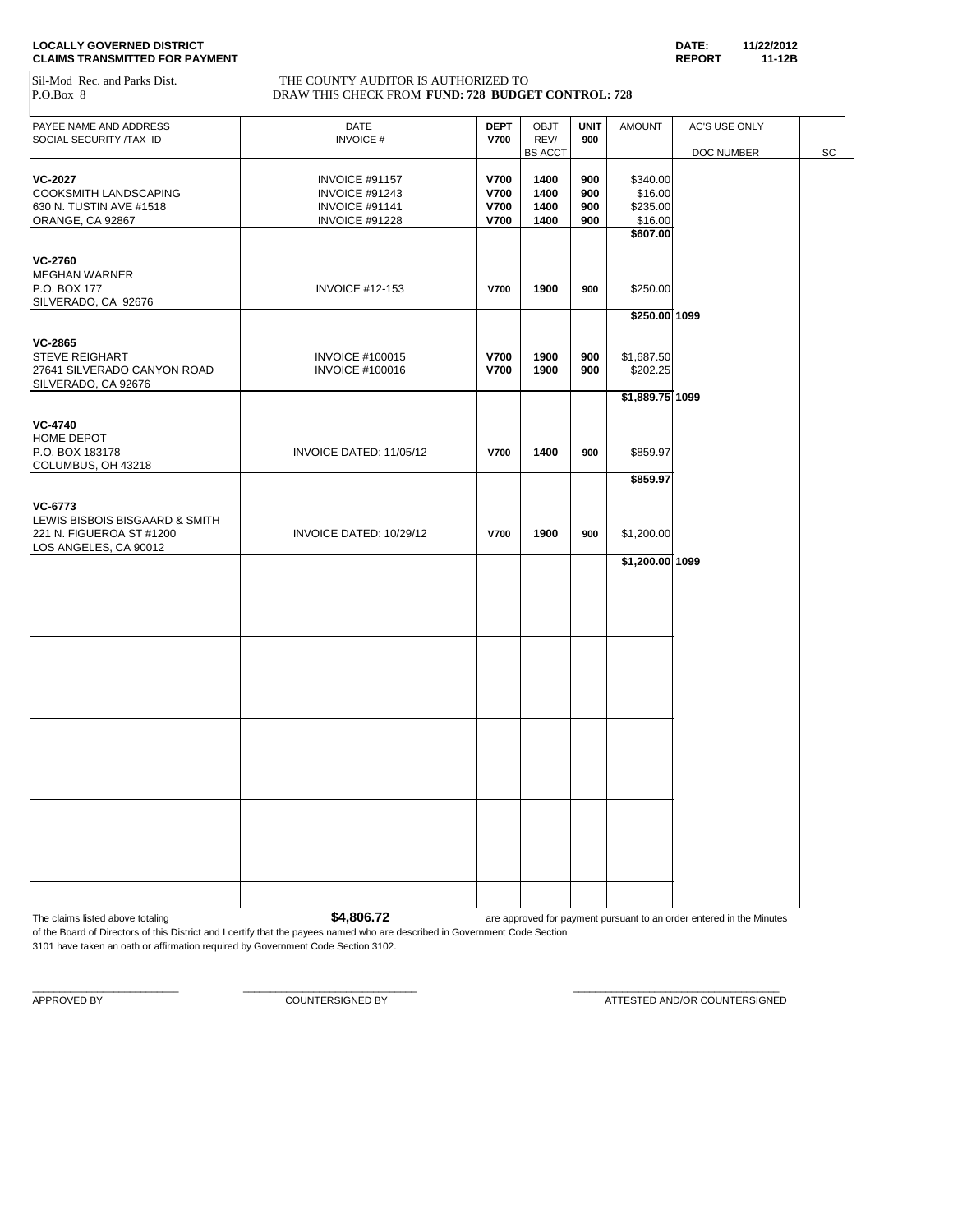### **LOCALLY GOVERNED DISTRICT DATE: 11/22/12 CLAIMS TRANSMITTED FOR PAYMENT**

|                                                   |                                                                                           |                           |                                |                    |                    | .<br>.                      |    |
|---------------------------------------------------|-------------------------------------------------------------------------------------------|---------------------------|--------------------------------|--------------------|--------------------|-----------------------------|----|
| Sil-Mod Rec. and Parks Dist.<br>P.O.Box 8         | THE COUNTY AUDITOR IS AUTHORIZED TO<br>DRAW THIS CHECK FROM FUND: 728 BUDGET CONTROL: 728 |                           |                                |                    |                    |                             |    |
| PAYEE NAME AND ADDRESS<br>SOCIAL SECURITY /TAX ID | DATE<br><b>INVOICE#</b>                                                                   | <b>DEP</b><br><b>V700</b> | OBJT<br>REV/<br><b>BS ACCT</b> | <b>UNIT</b><br>900 | <b>AMOUNT</b>      | AC'S USE ONLY<br>DOC NUMBER | SC |
|                                                   |                                                                                           |                           |                                |                    |                    |                             |    |
|                                                   | <b>REIMBURSEMENT OF CHECK #2005</b>                                                       |                           |                                |                    |                    |                             |    |
| <b>VC-1672</b>                                    | PAID TO: JANI-KING                                                                        |                           |                                |                    |                    |                             |    |
| SMRPD (BofA Account)                              | INVOICE #LAX11120420                                                                      | <b>V700</b>               | 1400                           | 900                | \$226.58           |                             |    |
| P.O. Box 8                                        | <b>INVOICE #LAX11120427</b>                                                               | <b>V700</b>               | 1400                           | 900                | \$224.13           |                             |    |
| Silverado, CA 92676                               |                                                                                           |                           |                                |                    | \$450.71           |                             |    |
|                                                   |                                                                                           |                           |                                |                    |                    |                             |    |
| VC-1672                                           | <b>REIMBURSEMENT OF CHECK #2006</b>                                                       |                           |                                |                    |                    |                             |    |
| SMRPD (BofA Account)                              | <b>PAID TO: WASTE MANAGEMENT</b>                                                          |                           |                                |                    |                    |                             |    |
| P.O. Box 8                                        | INVOICE #0061260-2884-1                                                                   | <b>V700</b>               | 2800                           | 900                | \$212.84           |                             |    |
| Silverado, CA 92676                               |                                                                                           |                           |                                |                    |                    |                             |    |
|                                                   |                                                                                           |                           |                                |                    | \$212.84           |                             |    |
|                                                   | <b>REIMBURSEMENT OF CHECK #2007</b>                                                       |                           |                                |                    |                    |                             |    |
| VC-1672                                           | PAID TO: IRWD                                                                             |                           |                                |                    |                    |                             |    |
| SMRPD (BofA Account)<br>P.O. Box 8                | METER #55418830 10/22/12 V700<br>METER #51441202 10/22/12                                 | <b>V700</b>               | 2800<br>2800                   | 900<br>900         | \$9.30<br>\$124.43 |                             |    |
| Silverado, CA 92676                               | METER #56569388 10/22/12                                                                  | <b>V700</b>               | 2800                           | 900                | \$138.37           |                             |    |
|                                                   |                                                                                           |                           |                                |                    | \$272.10           |                             |    |
| <b>VC-1672</b>                                    | <b>REIMBURSEMENT OF DEBITS</b><br><b>PAID TO: SCE</b>                                     |                           |                                |                    |                    |                             |    |
| SMRPD (BofA Account)                              | ACCOUNT #2-25-699-8121 10/2012                                                            | <b>V700</b>               | 2800                           | 900                | \$78.94            |                             |    |
| P.O. Box 8                                        | ACCOUNT #2-32-988-1767 10/2012                                                            | <b>V700</b>               | 2800                           | 900                | \$410.63           |                             |    |
| Silverado, CA 92676                               |                                                                                           |                           |                                |                    |                    |                             |    |
|                                                   |                                                                                           |                           |                                |                    | \$489.57           |                             |    |
|                                                   | <b>REIMBURSEMENT OF DEBITS</b>                                                            |                           |                                |                    |                    |                             |    |
| <b>VC-1672</b>                                    | PAID TO: AT&T                                                                             |                           |                                |                    |                    |                             |    |
| SMRPD (BofA Account)                              | 714-649-2850 11/10/12 V700                                                                |                           | 702                            | 900                | \$60.98            |                             |    |
| P.O. Box 8                                        | 714-649-2428 11/10/12 V700                                                                |                           | 702                            | 900                | \$41.17            |                             |    |
| Silverado, CA 92676                               |                                                                                           |                           |                                |                    | \$102.15           |                             |    |
|                                                   |                                                                                           |                           |                                |                    |                    |                             |    |
|                                                   |                                                                                           |                           |                                |                    |                    |                             |    |
|                                                   |                                                                                           |                           |                                |                    |                    |                             |    |
|                                                   |                                                                                           |                           |                                |                    |                    |                             |    |
|                                                   |                                                                                           |                           |                                |                    |                    |                             |    |
|                                                   |                                                                                           |                           |                                |                    |                    |                             |    |
|                                                   |                                                                                           |                           |                                |                    |                    |                             |    |
|                                                   |                                                                                           |                           |                                |                    |                    |                             |    |
|                                                   |                                                                                           |                           |                                |                    |                    |                             |    |
|                                                   |                                                                                           |                           |                                |                    |                    |                             |    |
|                                                   |                                                                                           |                           |                                |                    |                    |                             |    |
|                                                   |                                                                                           |                           |                                |                    |                    |                             |    |
|                                                   |                                                                                           |                           |                                |                    |                    |                             |    |
|                                                   |                                                                                           |                           |                                |                    |                    |                             |    |
|                                                   |                                                                                           |                           |                                |                    |                    |                             |    |
|                                                   |                                                                                           |                           |                                |                    |                    |                             |    |
|                                                   |                                                                                           |                           |                                |                    |                    |                             |    |
|                                                   |                                                                                           |                           |                                |                    |                    |                             |    |
|                                                   |                                                                                           |                           |                                |                    |                    |                             |    |
|                                                   |                                                                                           |                           |                                |                    |                    |                             |    |
|                                                   |                                                                                           |                           |                                |                    |                    |                             |    |
|                                                   |                                                                                           |                           |                                |                    |                    |                             |    |
|                                                   |                                                                                           |                           |                                |                    |                    |                             |    |

The claims listed above totaling **\$1,527.37** of the Board of Directors of this District and I certify that the payees named who are described in Government Code Section are approved for payment pursuant to an order entered in the Minutes

3101 have taken an oath or affirmation required by Government Code Section 3102.

 $\_$  , and the set of the set of the set of the set of the set of the set of the set of the set of the set of the set of the set of the set of the set of the set of the set of the set of the set of the set of the set of th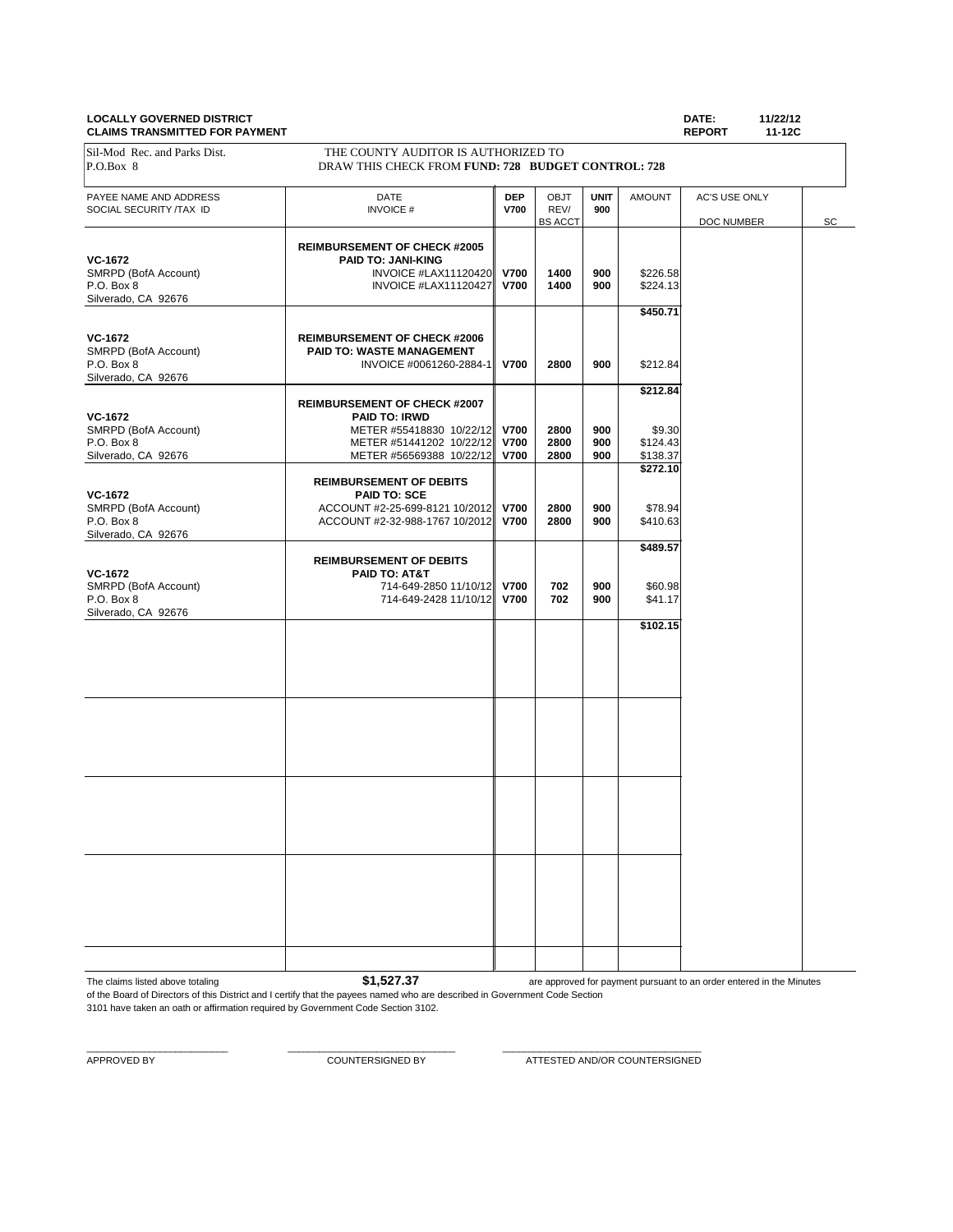

**SMRPD's Mission Statement - "To promote community well being** through programs and activities that protect, preserve and enrich the canyons' heritage, open space and unique way of life."

P.O. Box 8, Silverado California 92676 · www.smrpd.org

## MINUTES OF THE REGULAR MEETING OF THE BOARD OF DIRECTORS

### TUESDAY OCTOBER 23, 2012 AT 7:00 PM

### AT THE SILVERADO COMMUNITY CENTER

### 27641 SILVERADO CANYON ROAD, SILVERADO 92676

### DIRECTORS STAFF

Ron Shepston - President Aimee Bryer - Scc Director

Tom Smisek - Vice President Elizabeth Martyn - General Counsel

Greg Bates – Secretary Bev Mileham - Admin. Assistant

Marty Weel - Treasurer Steve Reighart - Caretaker

Brett Peterson - Director Meghan Warner - Bookkeeper

### **MINUTES**

**Action Item) This document is available in PDF format a[t http://www.smrpd.org](http://www.smrpd.org/)**

### **CALL TO ORDER**

The meeting was called to order at 7:09 PM by Director Bates, who acted as chairperson. **ROLL CALL**

Directors, Bates, Peterson and Weel were present. Also Caretaker Reighart, Children Center Director Bryer and Admin. Assit. Mileham.

### **PUBLIC ATTENDANCE**

Mary Ann Lyons, Rene LaClare, Debbie Seltzer, Tim Janca, Lisa Collins, Colleen Coy, Scott Breeden, Hank Rodgers, Mike Colgan, Kaila Narciso, Alice Phillips, Chay Peterson, Michelle Mainville, Dick Ertman, Bonnie Smith, Chad Kearns, Linda Kearns, Jesse Peterson, Tyler Humphreys

### **PUBLIC AND BOARD INPUT ON NON-AGENDIZED ITEMS**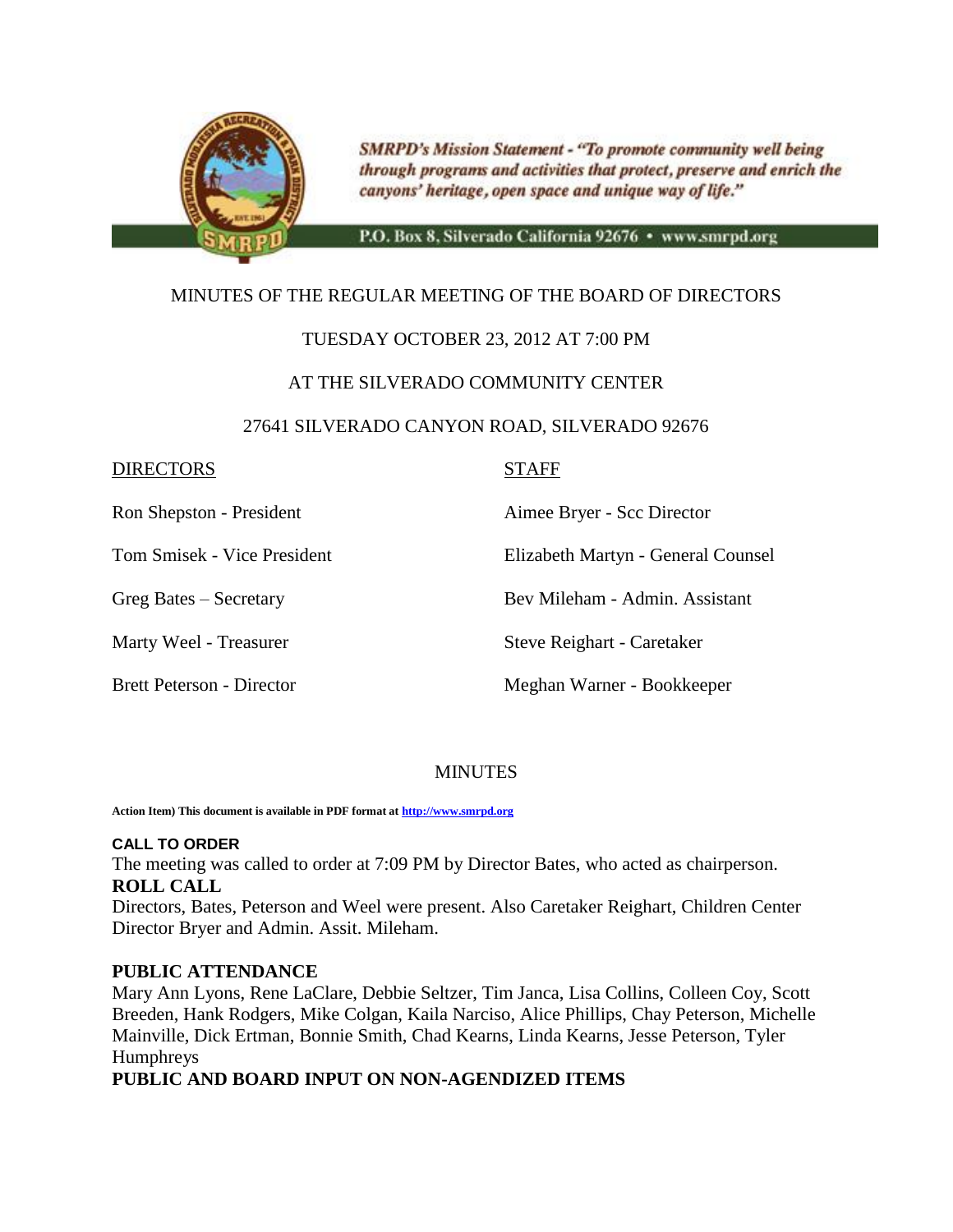Dick Ertman said the new canyon market owners have been asked by the county to remove a historical window, that was painted by, artist Jack Wendorf, because of code laws. Mr. Ertman would like to save the window and possibly hang it in one of the Silverado community center bldgs. The Directors like the idea, Mr. Ertman has offered to pay for any removal and framing fees and will work on a plan to report at the next meeting. Director Peterson will contact a glass company for ideas and pricing.

Mary Schreiber got information for the Directors about possible alcohol use at the community center. After researching the old deeds Ms. Schreiber found out that the reason for the nonalcohol rule was because the Silverado Com. Ctr. was at one time a school. It may be possible to apply for permits to allow the use of alcohol but not to sell it.

Linda May said she would be sending out a questionnaire to SMRPD candidates, and then send them out to the community, but hadn't received much of a response yet.

Director Bates reminded everyone that political talk wouldn't be allowed at the meeting. Bonnie Smith asked about Modjeska's bulletin board. It is locked up and residents are not able to put up announcements. Steve Reighart will work on making the board more accessible. Ms. Smith also thanked the Board for all of there hard work.

### **CONSENT CALENDAR**

### **1st ACTION: Director Weel made a motion to approve the Consent Calendar that included the Minutes of Sept 25, 2012, and Transmittals 10-12A, 10-12B, 10-12C. All Director Peterson seconded. Unanimously approved.**

### **CHILDRENS CENTER DIRECTORS REPORT**

Director Aimee Bryer said things were going very well, enrollment is the same. They had an Advisory committee meeting and will start up a maintenance committee to discuss and take care of needed repairs. Tyler Humphreys has volunteered to work on a community garden for the center. A parent work day is coming up as well as an open house.

Fundraisers going well making \$638 at the Country Fair. Chili cook offs are coming up, and Christmas in Canyons.

### **OTHER DISTRICT BUSINESS**

### **( A )**

Linda May was happy to announce that the Caretakers residence is complete. A few reports need finalizing. Ms. May especially wanted to thank Bruce Newell who generously donated his architectural services for the job. The Board is very thankful and agreed that they would like to write a letter of thanks to Mr. Newell.

### **( B )**

Director Bates said that St. Michaels Abbey has said that they would like to work out giving the community the Riviera and also trail access. Director Bates will contact Capri with questions about this. Director Bates said the Directors will ask for money from St. Michaels to help fray expenses and are asking for some land next to the Com. Ctr.

### **( C )**

### 2<sup>nd</sup> ACTION: Director Peterson made a motion to nominate Director Ron Shepston for the new **SMRPD's Secretary. Director Weel seconded. Unanimously approved**

### **( D )**

Director Bates shared an unsigned letter of complaint about the new Parks and Rec. Brochure. Alice Phillips asked why the new Logo wasn't used on the brochure.

Director Peterson would like the Rec. Brochure sent out to all the Directors to review before the final printing in the future.

### **( E )**

Christmas in the Canyons will be on Dec.  $15<sup>th</sup>$ . Debbie Seltzer said a planning meeting is set for Nov 4<sup>th</sup>. Christmas planners are starting new website for the event. Applications are being sent out, decorators and decorations are needed.